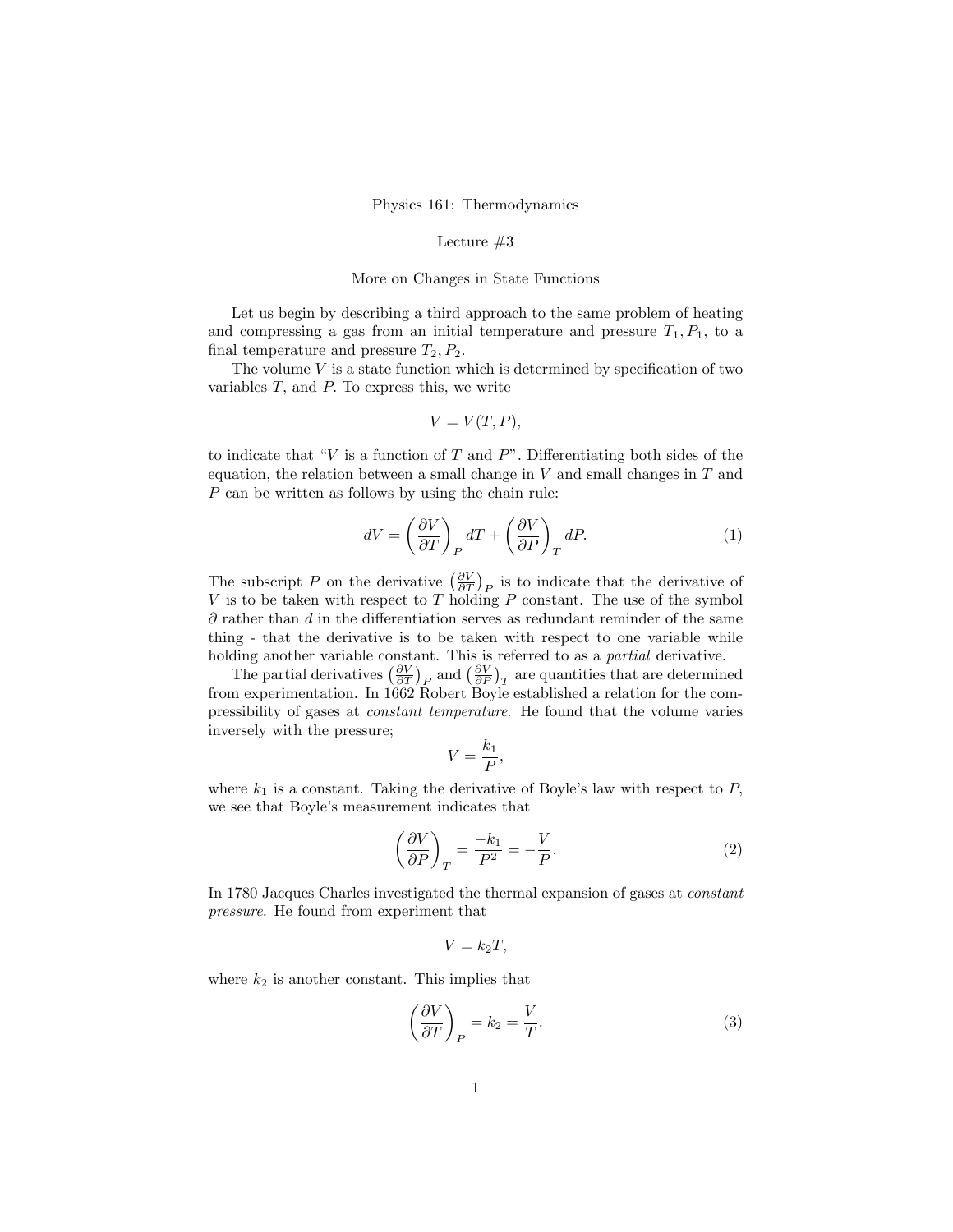Substituting  $(2)$  and  $(3)$  into  $(1)$ , we have the relation

$$
dV = \frac{V}{T}dT - \frac{V}{P}dP.
$$

Dividing both sides of the equation by  $V$  gives

$$
\frac{dV}{V} = \frac{dT}{T} - \frac{dP}{P}.
$$

At this point we can formally integrate the equation:

$$
\int_{1}^{2} \frac{dV}{V} = \int_{1}^{2} \frac{dT}{T} - \int_{1}^{2} \frac{dP}{P}
$$
  
\n
$$
\ln V|_{1}^{2} = \ln T|_{1}^{2} - \ln P|_{1}^{2};
$$
  
\n
$$
\ln \frac{V_{2}}{V_{1}} = \ln \frac{T_{2}}{T_{1}} - \ln \frac{P_{2}}{P_{1}}.
$$

Exponentiating both sides, we have

$$
e^{\ln \frac{V_2}{V_1}} = \frac{V_2}{V_1}
$$
  
=  $e^{\ln \frac{T_2}{T_1} - \ln \frac{P_2}{P_1}} = \frac{T_2}{T_1} \frac{P_1}{P_2}.$ 

Rearranging terms, we see that by combining Boyle's and Charles's laws we have obtained the ideal gas equation of state,

$$
\frac{P_1V_1}{T_1} = \frac{P_2V_2}{T_2} = \text{constant}.
$$

Once again, we see that the relation between the final volume  $V_2$  and the initial volume  $V_1$  is given by

$$
V_2 = V_1 \frac{T_2}{T_1} \frac{P_1}{P_2}
$$

It is important to note that the change in volume,

$$
\Delta V \equiv V_2 - V_1 = V_1 \left( \frac{T_2}{T_1} \frac{P_1}{P_2} - 1 \right)
$$

is independent of the particular manner, i.e. path, by which the heating and compression are carried out, and only depends on the difference between properties of the initial state 1 and the final state 2. That this should be the case is obvious because we never mentioned a path, but also directly from the left hand side of equation (1); as you know, the integral of a perfect differential  $dV$ always gives the difference

$$
\int_{1}^{2} dV = V|_{1}^{2} = V_{2} - V_{1}
$$

between the upper and lower limits of integration, regardless of the path which is followed to go from one to the other.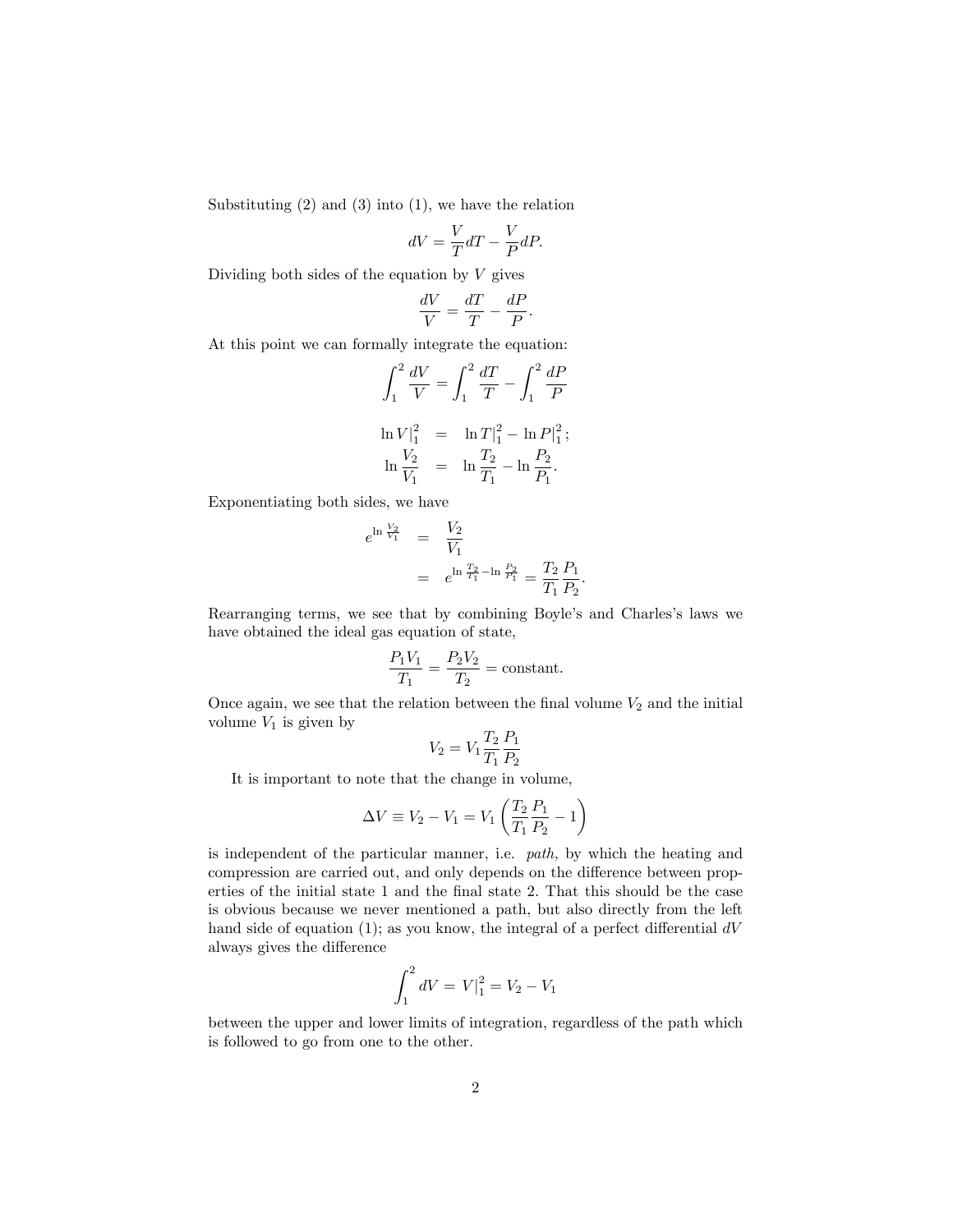## The First Law of Thermodynamics (1840)

"Energy is conserved when heat is taken into account"

We now turn to a discussion of the first law of thermodynamics. Let us introduce the symbol  $U$  to stand for the total energy of the system. It is usually referred to as the *internal* energy to stress that  $U$  is the energy of the system alone, the sum of the potential and kinetic energies of the constituent particles that make up the system. The first law is often written as follows:

$$
\Delta U = Q - W.
$$

In keeping with the sign convention used in your textbook, Q is the heat added to the system from the surroundings, and  $W$  is the work done by the system on the surroundings. This is a conservation law because it implies that any change in energy of the system must be accounted for by bringing energy in from the surroundings.

Couldn't the law of conservation of energy instead be expressed by a statement asserting that energy is constant, something along the lines of

$$
U = \text{constant}?
$$

Indeed it could, but it is the energy of the entire universe that is constant, not the small subset of the universe that we call the system. If we want to talk about the energy of the system and surroundings together, we could write

$$
U_{\rm universe}={\rm constant},
$$

with a subscript indicating that we are considering more than just the system. By "universe", we mean the system and the surroundings taken together. In such a case, we can say that

$$
\Delta U_{\text{universe}} = 0.
$$

which is probably more along the lines of what you had expected for a conservation law. Because

$$
U_{\text{universe}} = U_{\text{system}} + U_{\text{surroundings}},
$$

it follows that

$$
\Delta U_{\rm universe} = \Delta U_{\rm system} + \Delta U_{\rm surrounding} = 0.
$$

You can see that this is satisfied by writing

$$
\Delta U_{\rm system} = Q - W
$$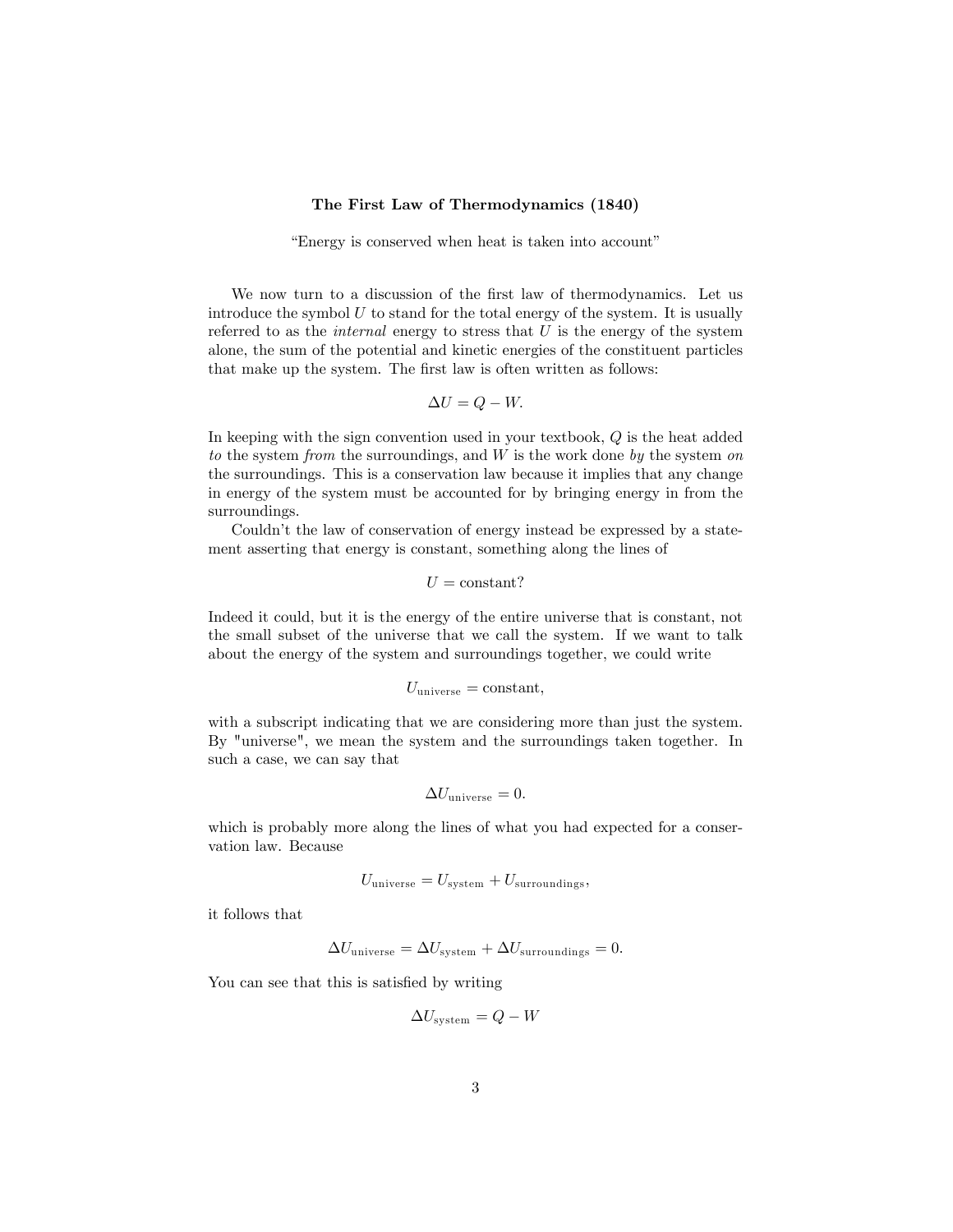for the system, and the same expression for the surroundings but with opposite signs on the heat and work,

$$
\Delta U_{\rm surroundings} = -Q + W.
$$

In otherwords, the heat added to the system by the surroundings is the negative of the heat added to the surroundings by the system, and the work done by the system on the surroundings is the negative of the work done by the surroundings on the system. It follows that when you add  $\Delta U_{\text{system}}$  and  $\Delta U_{\text{surroundings}}$ together you get zero.

The internal energy clearly depends on the state of the system. Since the state of the system is determined by just two state variables, such as T and V, or T and P, or P and V, it therefore follows that an expression for U can be written down expressing its dependence on any two state variables. We can write  $U = U(T, V)$  as a function of T and V, or we can write  $U = U(T, P)$  as a function of T and P, or we can write  $U = U(P, V)$  as a function of P and V. We will discuss specific examples of these functions for different fluids later. For the time being it is enough to realize that such relations imply that  $U$  can also be regarded as a state variable in its own right. As with any state variable, the change in energy,

$$
\Delta U = U_2 - U_2 = \int_1^2 dU
$$

between state 1 and state 2 is independent of path, and only depends on the values of  $U$  at initial state 1 and the final state 2.

Let us now discuss a quantity about which we know a great deal: Work. We understand from our studies of mechanics that work is equal to the integral of force over distance;

$$
W = \int_{x_1}^{x_2} F dx.
$$

In the case of a fluid, we can perform mechanical work by compressing or expanding the fluid with a piston which is fitted into a cylindrical container. For a

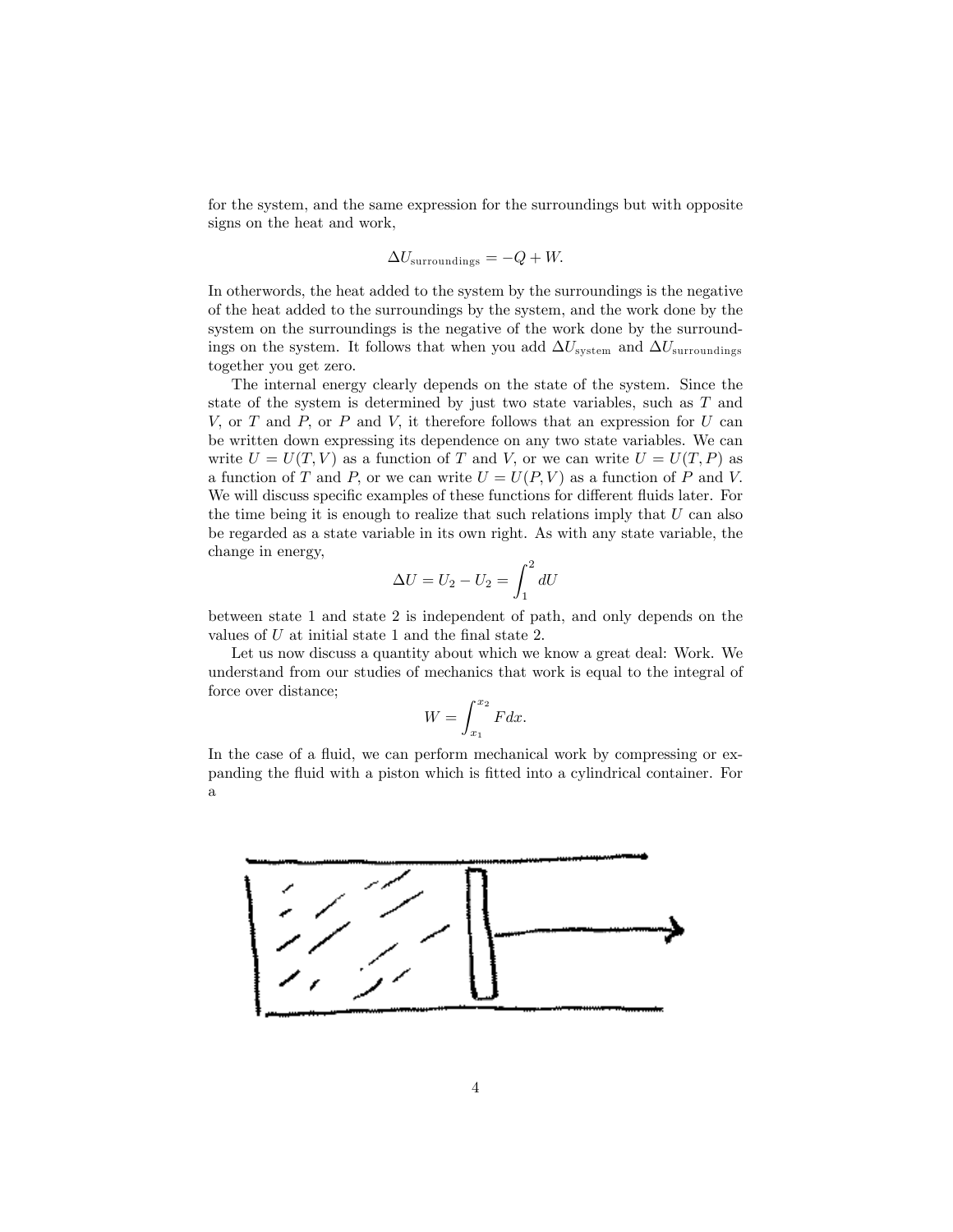piston of area  $A$ , the force  $F$  is given in terms of the pressure

$$
P = F/A
$$

on the face of the piston, and thus the work done by the fluid in moving the piston from a point  $x_1$  to a point  $x_2$  is given by

$$
W = \int_{x_1}^{x_2} \frac{F}{A} A dx
$$

$$
= \int_{x_1}^{x_2} P A dx
$$

$$
= \int_{V_1}^{V_2} P dV
$$

where in the last line we have recognized that the incremental volume change of the fluid

$$
dV = A dx
$$

is the product of the piston area  $A$  and the differential length  $dx$ . So as not to blur the distinction between the system and the surroundings, we will always assume that there is no friction between the walls of the cylinder and the piston.

In equilibrium, the pressure  $P$  exerted on the piston by the fluid must be the same as the external pressure  $P_{\text{external}}$  exerted on the piston by the surroundings. Otherwise the piston would move. If we increase  $P_{\text{external}}$ , then the piston will move in. If we decrease  $P_{\text{external}}$ , the piston will move out. Such movements obviously take the fluid out of mechanical equilibrium, and therefore during an expansion or compression we expect that

$$
P \neq P_{\text{external}}
$$

We don't really know how to quantify  $P$  of the fluid while the piston is sliding. Turbulence can be created, so that in some regions of the fluid a pressure gauge would read high, while in other regions the same gauge would read low. Basically, the fluid is taken out of equilibrium while the piston is sliding, so the state variables  $P$ , as well as  $T$ , become meaningless (it still has a meaningful volume). How then do we calculate work? The answer is that we can use a gadget to monitor  $P_{\text{external}}$ , and we can use another gadget to keep track of the changes in volume  $dV$ , and keep a list of data showing  $P_{\text{external}}$  and V for the duration of the process. As long as we have this data set, no matter what happens to the fluid within, the work done by the system on the surroundings can be determined by summing up  $P_{\text{external}}dV$ , that is,

$$
W = \int_{V_1}^{V_2} P_{\text{external}} dV.
$$

The accuracy with which the work can be calculated depends on the amount of data we collect during the process. Let us consider some examples.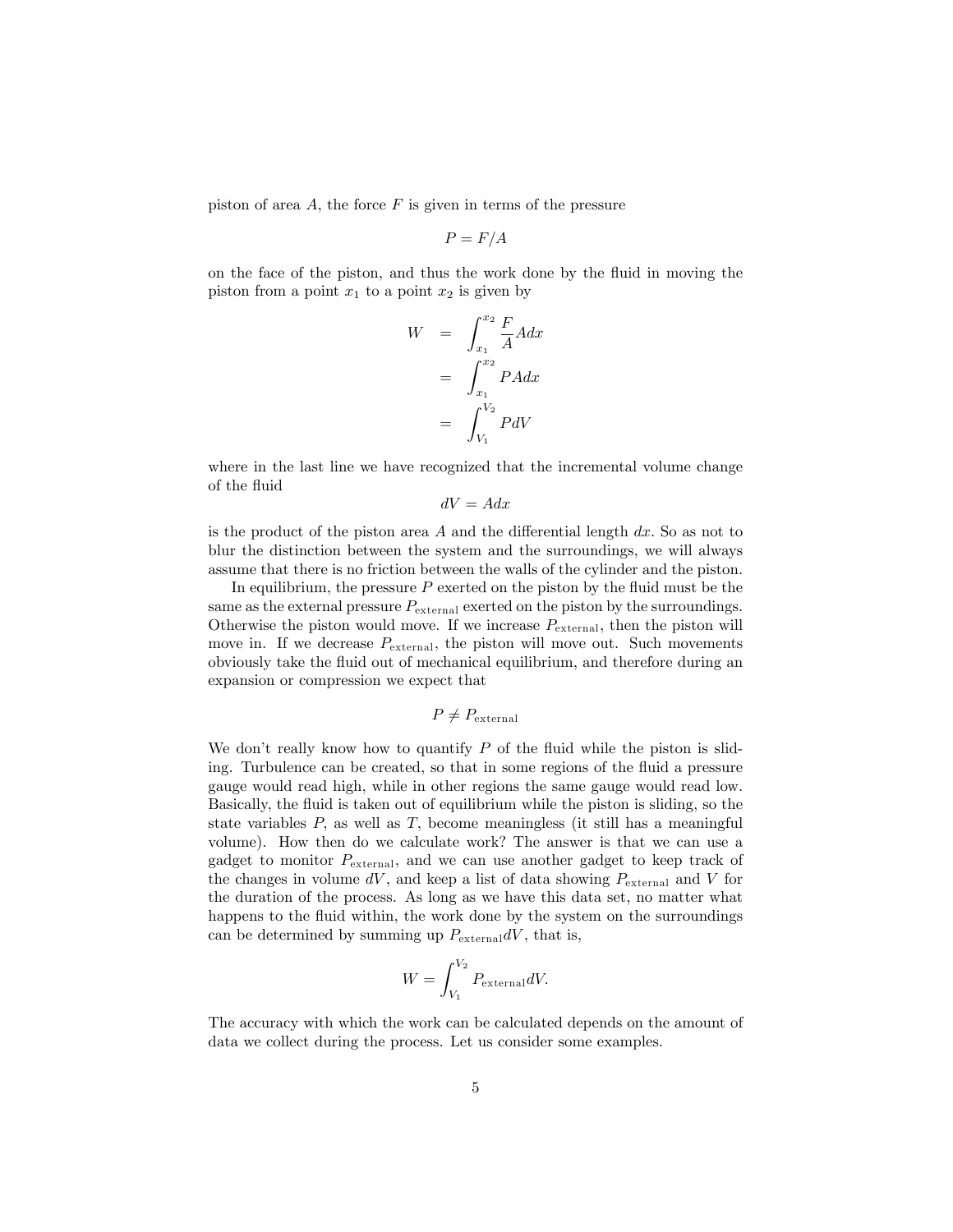Example 1:

Suppose that 10 moles of ideal gas are confined to a piston at a pressure of  $P_1 = 100$  atm and a temperature  $T_1 = T$ . If the gas is expanded isothermally against a constant external pressure of 1 atm, how much work will be done on the surroundings by the system?

We envision that the gas is initially compressed by an external pressure of 100 atm which is applied to a piston-fitted cylinder. Let us assume that the cylinder has been fitted with a thermometer so that one can monitor the temperature of the gas within. The gas is held at 100 atm until its temperature reaches that of the surroundings. At this point it is in equilibrium, and the initial volume  $V_1$ is recorded. The piston is then to be held in place by removable stops or pins while the external pressure is then lowered to 1 atm. When the pins are suddenly removed, the piston flies out, presumably sloshes back and forth a few times, and eventually comes to rest, all the time while moving against an external pressure of 1 atm. When the thermometer indicates that the temperature of the gas is again  $T(A)$  process is said to have been carried out *isothermally* when the initial and final temperatures are the same.), the final volume  $V_2$  is recorded. The work is then calculated as

$$
W = \int_{1}^{2} P_{\text{external}} dV
$$
  
=  $P_{\text{external}} \int_{1}^{2} dV$   
=  $P_{\text{external}} (V_2 - V_1)$ 

Notice that we are able to bring  $P_{\text{external}}$  outside the integration because it is constant. The final and initial volumes are at equilibrium, and hence we can substitute the equation of state for the ideal gas and write

$$
W = P_{\text{external}} \left( \frac{nRT_2}{P_2} - \frac{nRT_1}{P_1} \right)
$$

The final pressure  $P_2$  must be equal to the external pressure, and the final temperature is equal to the initial temperature;

$$
W = P_{\text{external}} \left( \frac{nRT}{P_{\text{external}}} - \frac{nRT}{P_1} \right)
$$
  
=  $nRT \left( \frac{P_{\text{external}}}{P_{\text{external}}} - \frac{P_{\text{external}}}{P_1} \right)$   
=  $nRT \left( 1 - \frac{1}{100} \right)$   
= 0.99nRT.

For the isothermal expansion,

$$
W_{\text{expansion}} = 9.9RT.
$$

The work can be shown as the area under a curve on a  $P-V$  diagram: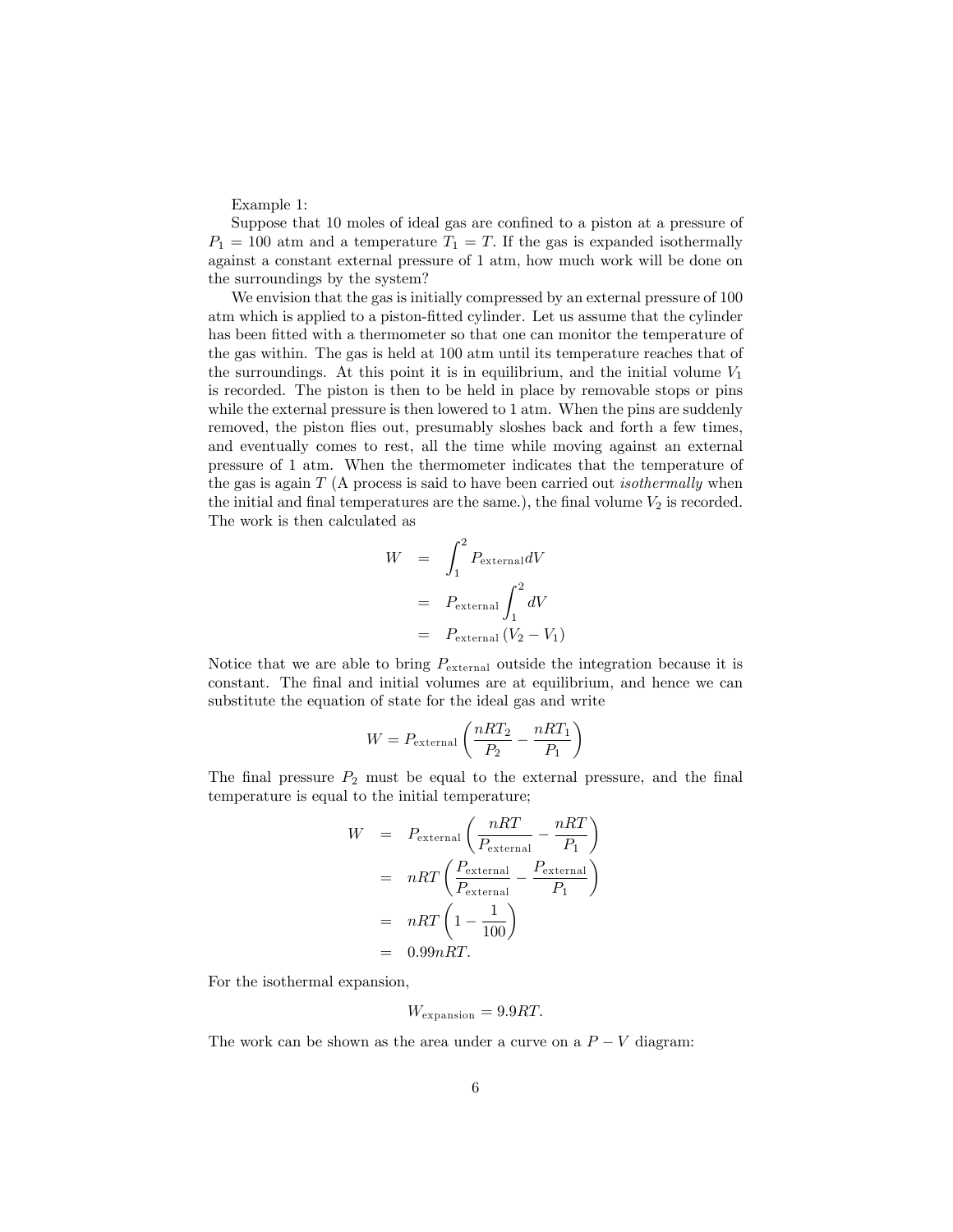

$$
W = \int_{\mathcal{C}4} \psi \left( V_{i} - V_{i} \right)
$$

The two points at the beginning and end of the process are points where the gas is in equilibrium.

# Example 2:

Suppose now that the process is carried out in reverse. Let us insert stops into the piston and return the external pressure to 100 atm. In this case, the initial pressure  $P_1 = 1$  atm, and the final pressure  $P_2 = 100$  atm. When the stops are removed, the gas is compressed from a volume  $V_1$  (which was the final volume in example 1) to a volume  $V_2$  (which was the initial volume in example 1). For the isothermal compression, we have

$$
W = P_{\text{external}} \left( \frac{nRT}{P_{\text{external}}} - \frac{nRT}{P_1} \right)
$$
  
=  $nRT \left( \frac{P_{\text{external}}}{P_{\text{external}}} - \frac{P_{\text{external}}}{P_1} \right)$   
=  $nRT \left( 1 - \frac{100}{1} \right)$   
=  $-99nRT$ .

 $W_{\text{compression}} = -990RT$ 

The work is negative because we have defined  $W$  to be the work done on the surroundings by the system, but to compress the gas, it is the surroundings which has to do work on the system. The work is the negative of the area shown on the  $PV$  diagram.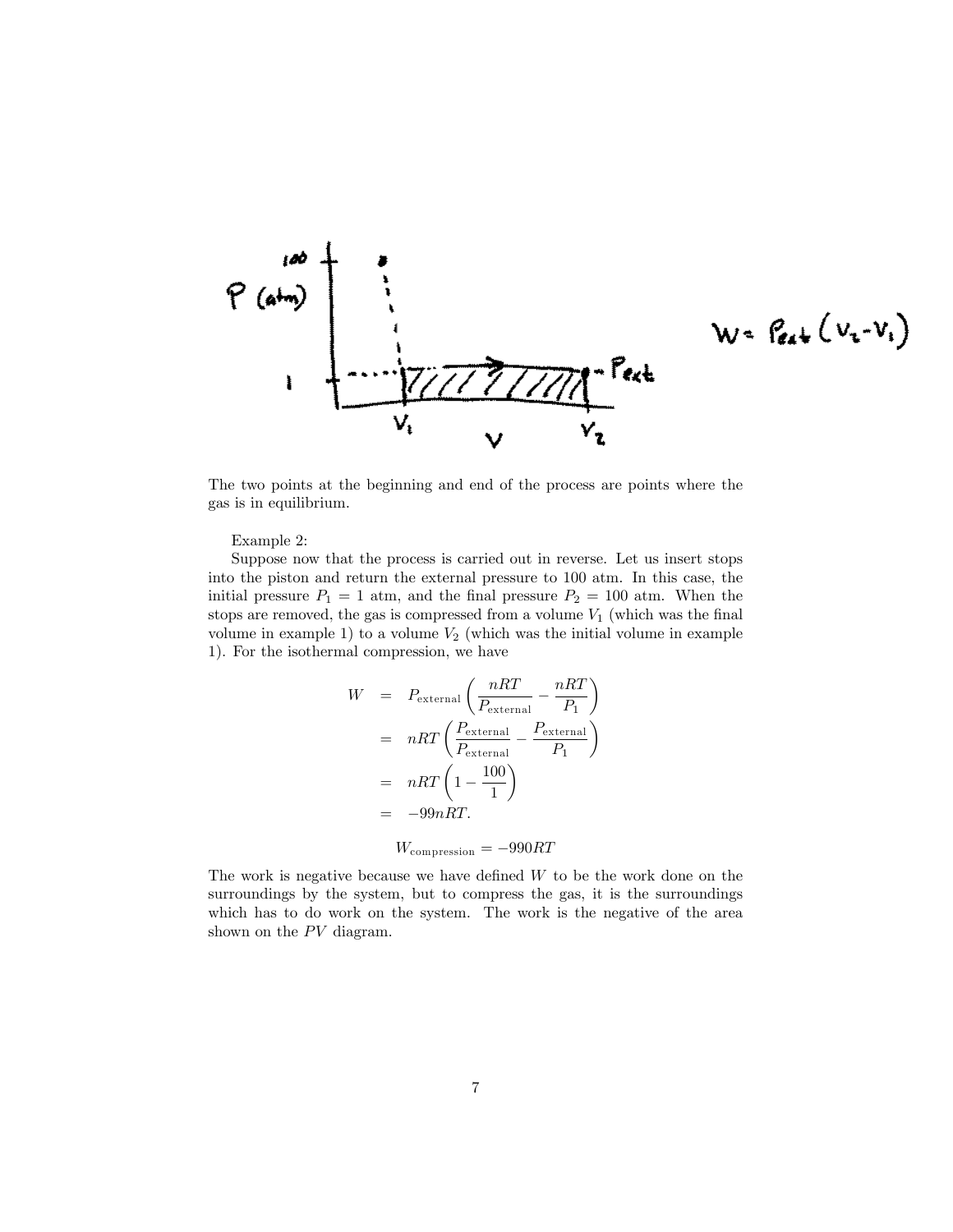

$$
W = P_{\nu}t_{\nu} (v_{\nu} - V_{\nu})
$$

The combined processes in Example 1 and Example 2 represent what is called a cyclic process, in which the gas was returned to the same state with which it started. Thus for the cyclic process, all functions of state return to their original values. Since the energy of the gas is the same as it was at the beginning, we can write

$$
\Delta U = 0 \qquad \text{(cyclic process)}
$$

On the other hand, the net work for the cyclic process,

$$
W_{\text{cycle}} = W_{\text{expansion}} + W_{\text{compression}}
$$
  
= (9.9 - 990) RT  
= -980.1 RT

is not zero! We had to do 100 times as much work on the gas to recompress it than we were able to extract from the gas when it originally expanded. If the gas is returned to the same energy at the end of the cycle, how does one account for all of this extra work? Apparently it went into heat which was transferred to the surroundings. From the first law, we have

$$
Q = \Delta U + W
$$
  
= 0 - 980.1 RT  
= -980.1 RT

The heat transferred to the system from the surroundings is negative, which is an awkward way of saying that heat was transferred to the surroundings from the system. This is a particular illustration of the second law of thermodynamics, which loosely asserts you that you can "never break even". Once a process has occurred, it is impossible to restore a system to its initial state without dumping heat into the surroundings.

Example 3: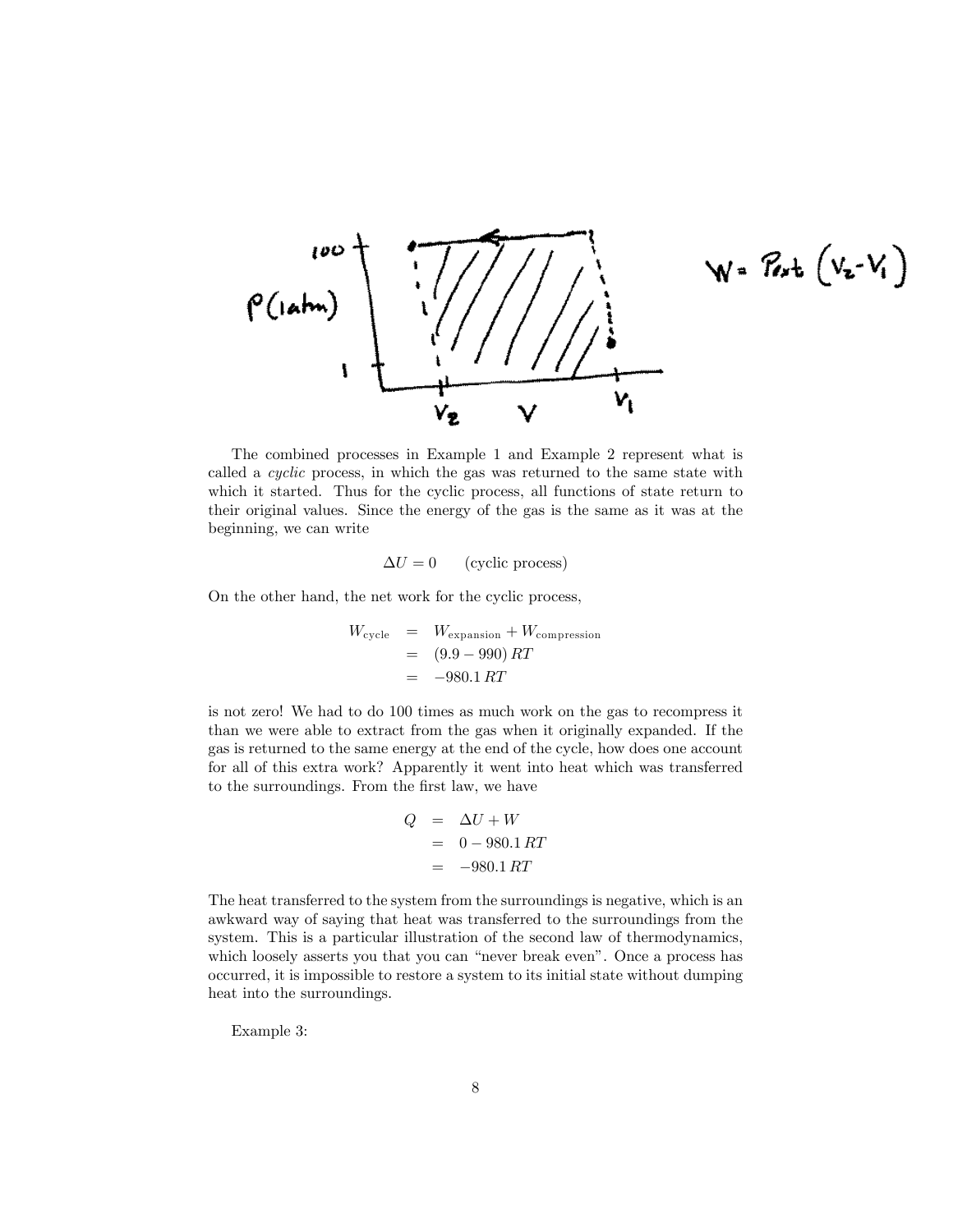Let us repeat the isothermal expansion of 10 moles of ideal gas which was carried out in Example 1, but this time let us carry it out in two stages. Initially the pressure will be  $P_1 = 100$  atm. In stage 1, the external pressure is to be lowered to  $P_{\text{external}} = 50$  atm, and held constant. When released, the piston flies outwards, doing work against a constant pressure,

$$
W_1 = P_{\text{external}} (V_2 - V_1)
$$
  
=  $P_{\text{external}} \left( \frac{nRT}{P_{\text{external}}} - \frac{nRT}{P_1} \right)$   
=  $nRT \left( \frac{P_{\text{external}}}{P_{\text{external}}} - \frac{P_{\text{external}}}{P_1} \right)$   
=  $nRT \left( 1 - \frac{50}{100} \right)$   
= 0.5  $nRT$ .

Although the gas is taken out of equilibrium during the expansion, if we pause long enough, it will equilibrate again at the ambient temperature  $T$  and at a pressure  $P_2 = 50$  atm. In the second stage let us expand from  $P_2 = 50$  atm against a constant external pressure of 1 atm. The work for this stage is

$$
W_2 = P_{\text{external}} (V_3 - V_2)
$$
  
=  $P_{\text{external}} \left( \frac{nRT}{P_{\text{external}}} - \frac{nRT}{P_2} \right)$   
=  $nRT \left( \frac{P_{\text{external}}}{P_{\text{external}}} - \frac{P_{\text{external}}}{P_2} \right)$   
=  $nRT \left( 1 - \frac{1}{50} \right)$   
= 0.98  $nRT$ .

The total work for the two stages is

$$
W = W_1 + W_2
$$

$$
= 1.48 nRT
$$

$$
= 14.8 RT
$$

for  $n = 10$  moles. Even though the final state of the gas is the very same state which was reached in Example 1, namely a final pressure of 1 atm and a temperature  $T$ , the work performed on the surroundings is larger by roughly 50%. This can be understood by looking at a graph of pressure versus volume. There are three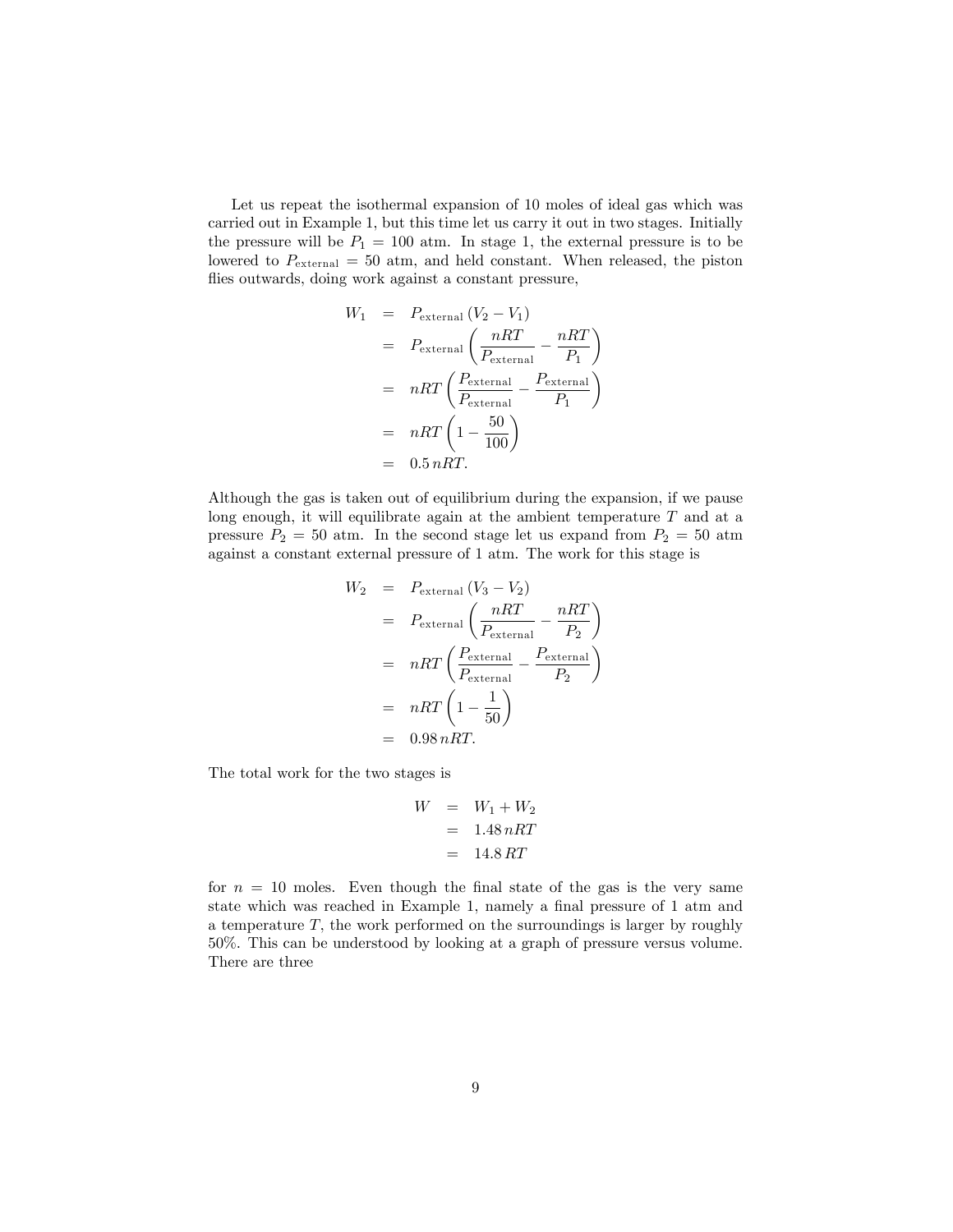

equilibrium points on the graph, one at  $(V_1, P_1 = 100 \text{ atm})$  representing the initial state of the system, the second at  $(V_2, P_2 = 50 \text{ atm})$  representing the state of the system at the end of stage 1, and the third at  $(V_3, P_3 = 1 \text{ atm})$ representing the state of the system at the end of stage 2. The equation of state

$$
P = \frac{nRT}{V}
$$

applies for these three points, and therefore they lie on the isotherm connecting  $(V_1, P_1)$  to  $(V_3, P_3)$ . We should emphasize that, in order to cause the piston to expand, at each stage, we must lower external the pressure so that it is below the pressure of the system. Recall that in the first stage,

$$
P_{\text{external (stage 1)}} = 50 \text{ atm},
$$

which is certainly lower than the initial equilibrium pressure of the gas, i.e.

$$
P_{\text{external (stage 1)}} < 100 \text{ atm} = \frac{nRT}{V_1}.
$$

In the second stage

$$
P_{\text{external (stage 1)}} = 50 \text{ atm}
$$

which is less than the equilibrium pressure at the start of the second stage, i.e.

$$
P_{\text{external (stage 2)}} < 50 \text{ atm} = \frac{nRT}{V_2}.
$$

Since the work in each stage is performed against a constant external pressure, it is given by the area of the shaded rectangles. Comparing this  $PV$  graph with the corresponding diagram in Example 1, it is clear that the area will be larger when the expansion is carried out in two stages.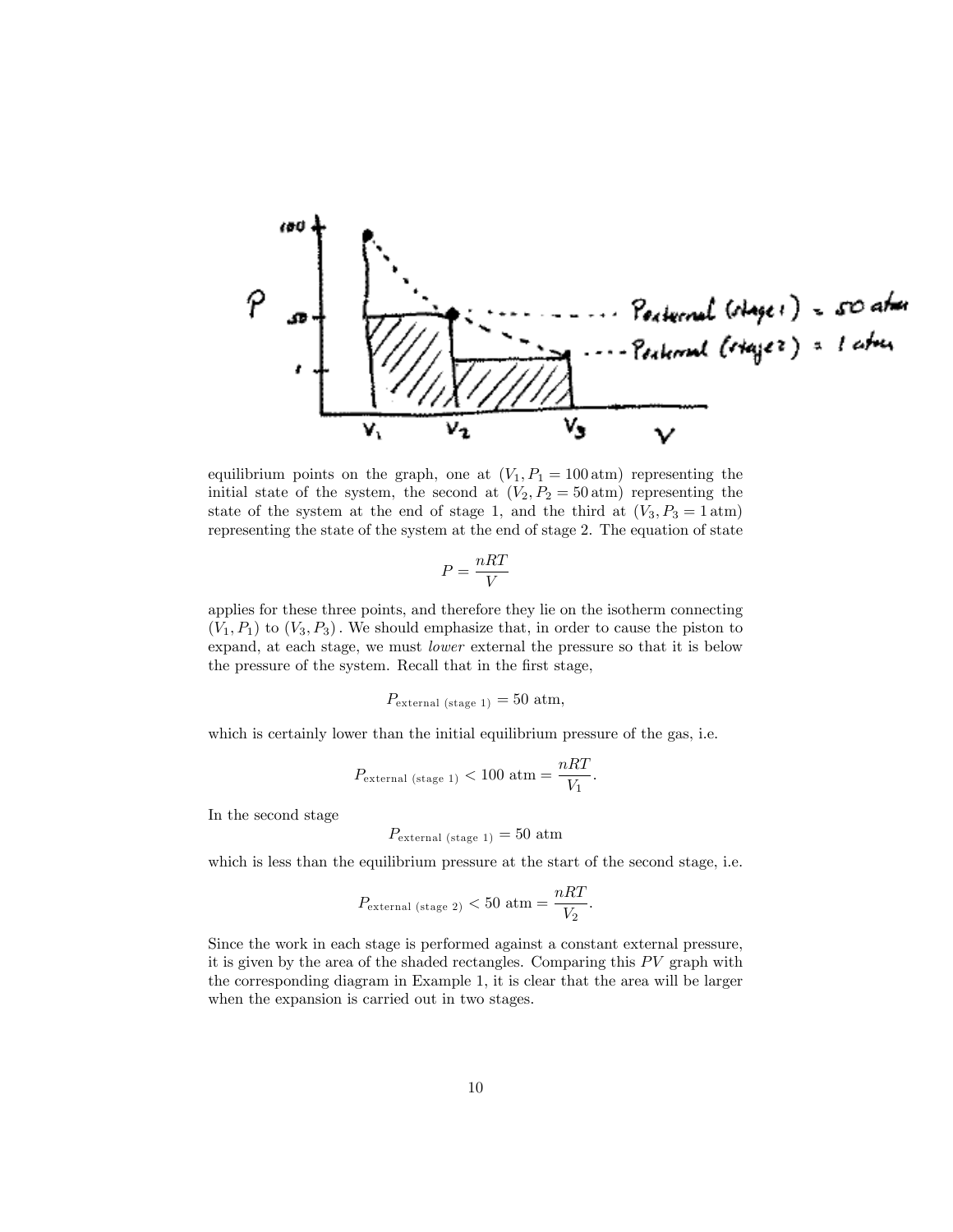Example 4:

Let us suppose that we carry out the same isothermal expansion in 4 stages, first lowering the external pressure to 75 atm, then lowering the external pressure to 50 atm, then lowering the external pressure to 25 atm, and finally lowering the external pressure to 1 atm. As before, at the end of each stage we will pause to allow the gas in the cylinder to return to equilibrium. There are then 5 equilibrium points which can be located on a  $PV$  isotherm, as shown below.



The work performed is indicated by the shaded region, and it is clearly larger than the work which was harvested in the 2-stage expansion. You will want to go through the math to convince yourself that the total work for the 4-stage expansion will be

## $W = 19.83 RT$

What will the work be if the isothermal expansion is carried out in 8 stages? In 16 stages? By imagining how the work for a multi-stage expansion would be indicated on a  $PV$  diagram, it should be obvious that the work increases with the number of stages, reaching a maximum as the number of stages goes to infinity. In this limit, the difference between the external pressure and the equilibrium pressure for each stage is so small that we may as well replace  $P_{\text{external}}$  by the pressure  $P = nRT/V$  along the equilibrium isotherm. Thus the maximum work which can be performed in the expansion is given by the area under the isotherm,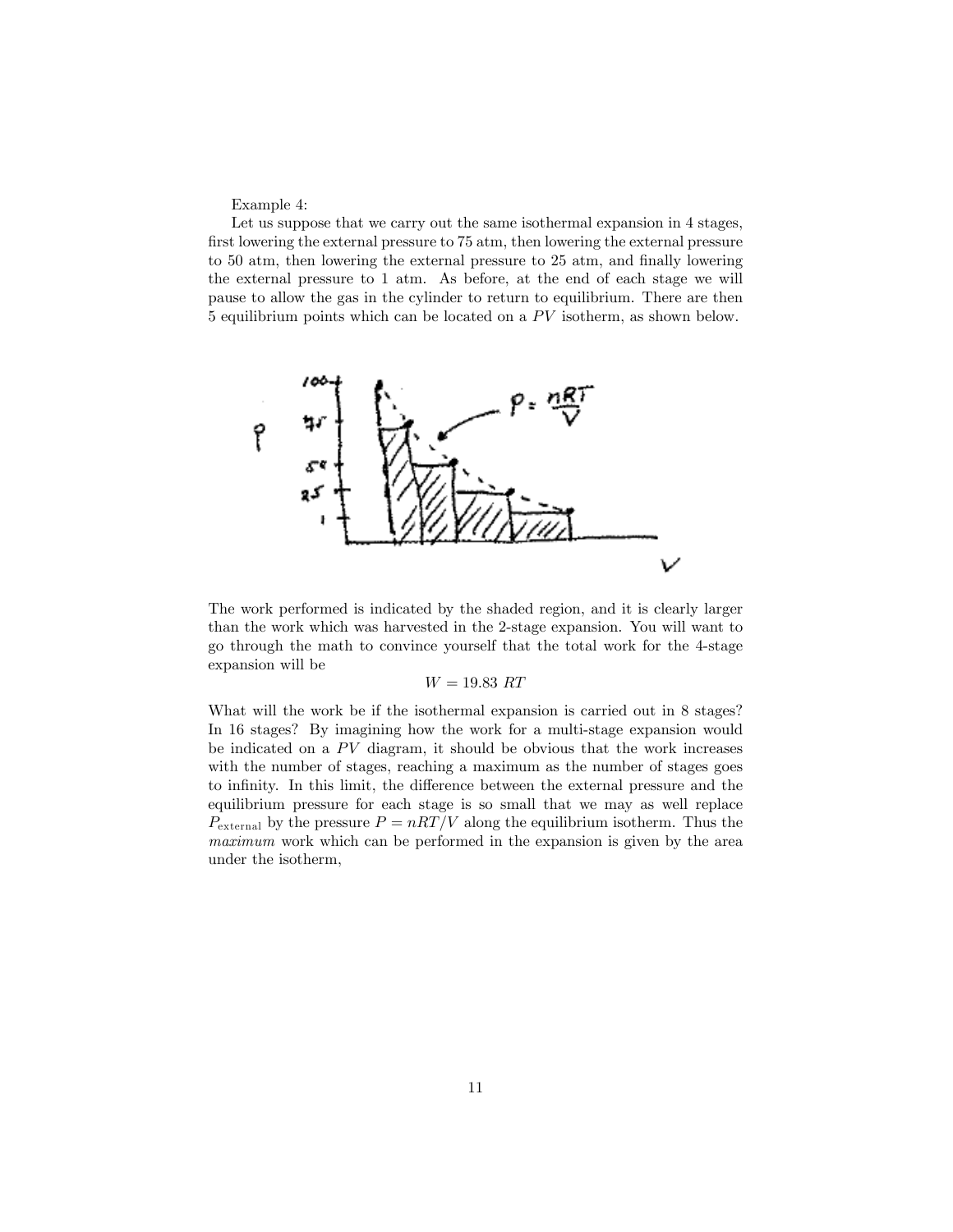

$$
W_{\text{max}} = \int_{\text{initial}}^{\text{final}} P_{\text{external}} dV
$$
  
\n
$$
= \int_{\text{initial}}^{\text{final}} P dV
$$
  
\n
$$
= \int_{\text{initial}}^{\text{final}} \frac{nRT}{V} dV
$$
  
\n
$$
= nRT \int_{\text{initial}}^{\text{final}} \frac{dV}{V}
$$
  
\n
$$
= nRT \ln \frac{V_{\text{final}}}{V_{\text{initial}}}
$$
  
\n
$$
= nRT \ln \frac{(\frac{nRT}{P_{\text{final}}})}{(\frac{nRT}{P_{\text{initial}}})}
$$
  
\n
$$
= nRT \ln \frac{P_{\text{initial}}}{P_{\text{final}}}
$$
  
\n
$$
\Rightarrow 10RT \ln \frac{100}{1} = 46.1 RT
$$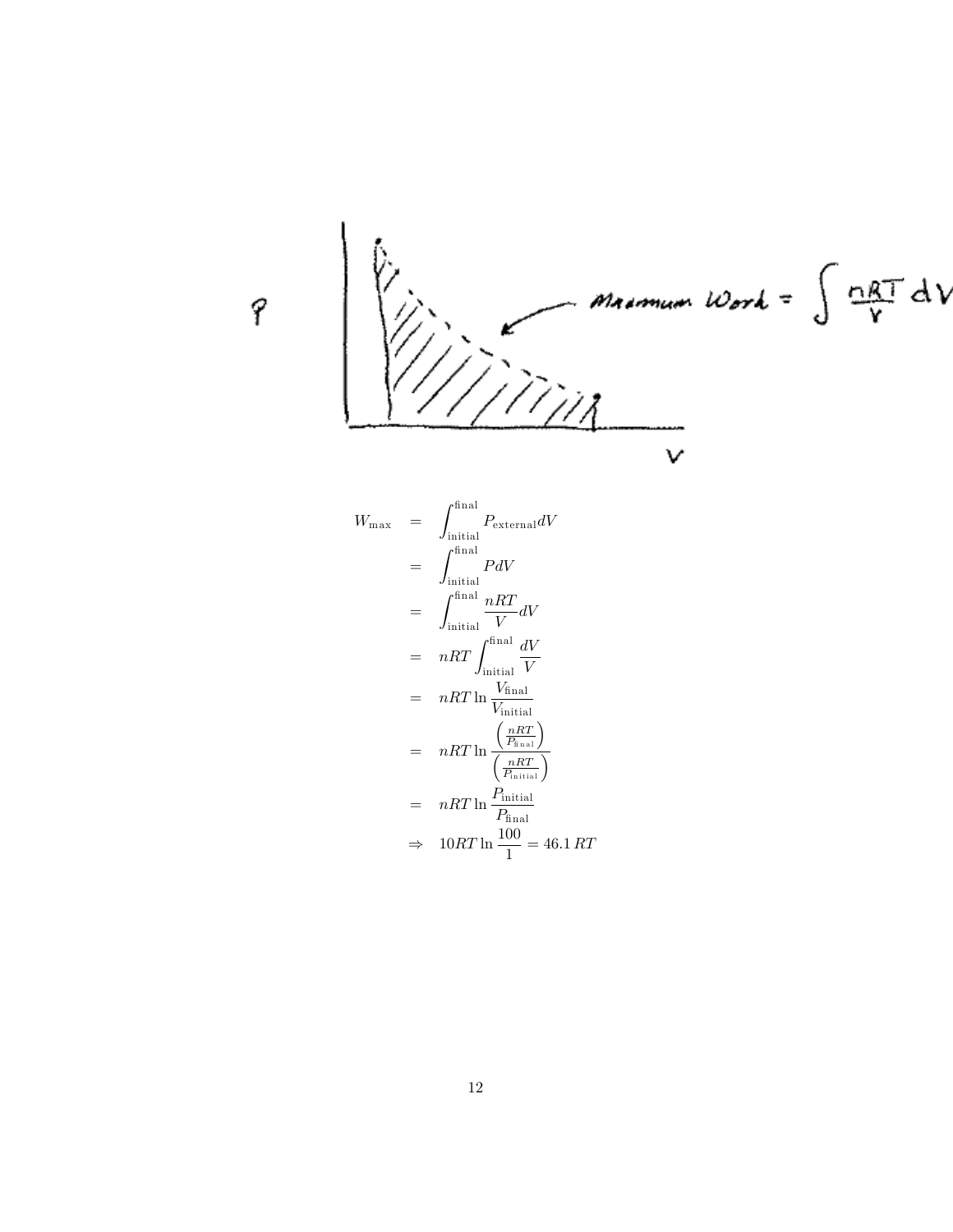

In the examples above we have not discussed how much work would be required to return the system to its initial state. We have already seen in Example 2 that the work which must be performed by the surroundings on the system for recompression of the gas is actually larger than the work performed by the gas on the surroundings in the initial expansion. Consequently, for a cycle which returns the gas to its initial state, the net work performed by the system is negative. The same is true for a multi-stage processes, except that the difference between the work performed on the system in compression and the work performed by the system in expansion becomes smaller as the number of stages increases. Why must the work to compress the gas be larger than work done by the gas in expansion? In order to move the piston inward, the external pressure must be increased above the equilibrium gas pressure at each stage. Thus for compression, the series of rectangles representing the work on the  $PV$  diagram will always lie above the  $PV$  isotherm.

۴



Pext DE V for isothermal armprossion

Ý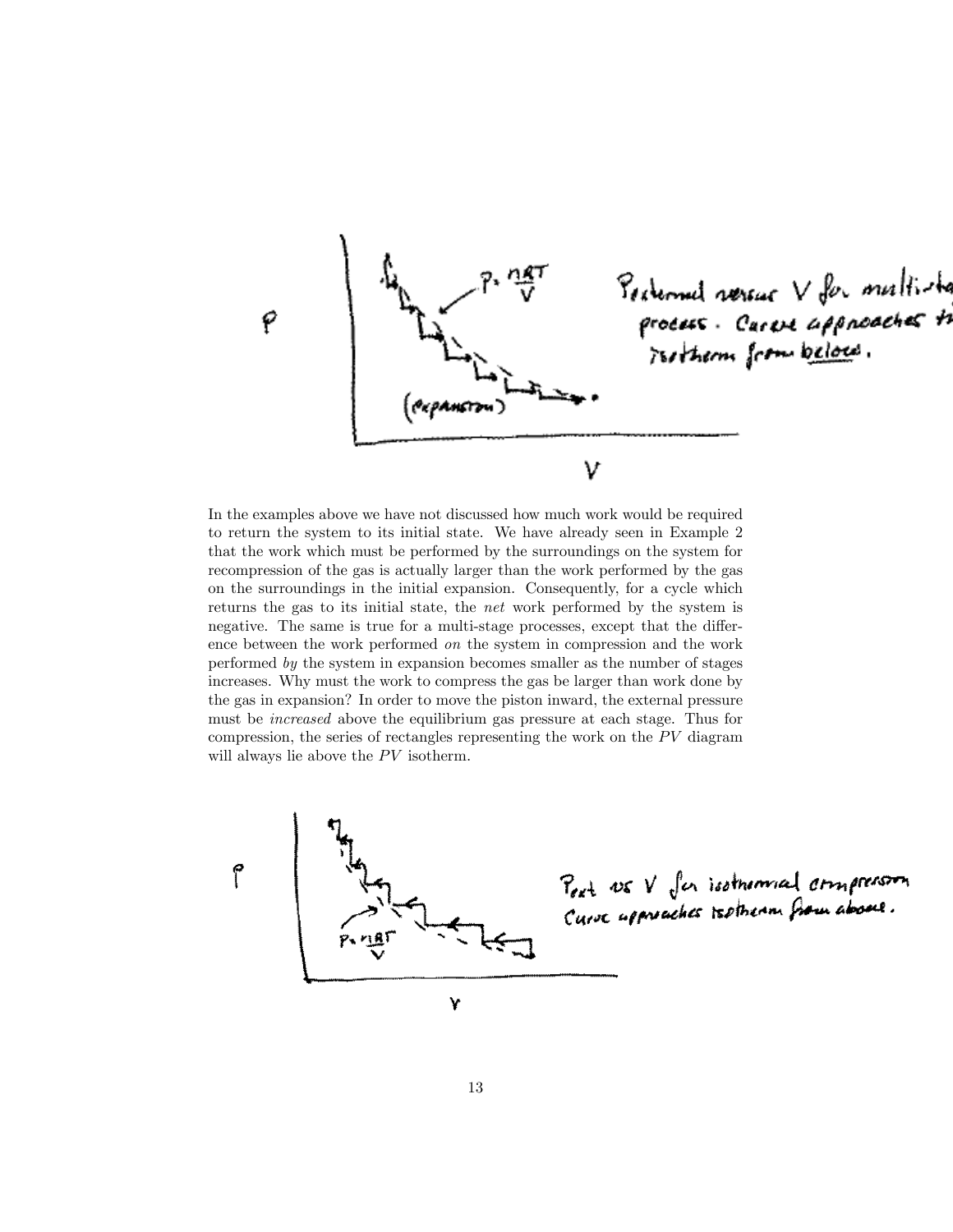Thus, just as we may write

$$
W_{\rm expansion} \leq \int_{100~{\rm atm}}^{1 {\rm atm}} P dV
$$

we may also write

$$
-W_{\text{compression}} \ge \int_{100 \text{ atm}}^{1 \text{ atm}} P dV
$$

Here we have recognized that the work done by the system is negative during compression, and so we have put in the negative sign so that the inequality makes sense. The total work for a cycle which returns the gas to its initial state is therefore

$$
W_{\text{cycle}} = W_{\text{expansion}} + W_{\text{compression}}
$$
  

$$
\leq 0
$$

The equality is only to be taken when both the expansion and the compression follow the isotherm, i.e. when they are carried out in an infinite number of stages.

In the infinite stage process, the work done on expansion is equal in magnitude and opposite in sign to the work done on compression. Such a process is called a reversible process, since the expansion and compression take place along the same (equilibrium) path on the PV diagram. A reversible process is only a hypothetical process. If we were to really follow a path in, say, an expansion, where the external pressure is dropped below the system pressure by an infinitesimal amount, then the acceleration of the piston at each stage would also be infinitesimal, and as a result, the time taken between each infinitesimal stage would be finite. In such a case, the total time for a process which consists of an inÖnite number of steps would be inÖnite, and therefore we must conclude that such a process can never actually take place.

This is a rather general principle; processes that actually take place (in a finite amount of time) must be induced by reducing some external variable (like pressure, or temperature) below the system value by a Öxed amount. But as we have illustrated above for the case of the isothermal expansion, this will take the system out of equilibrium, and as a result, the work done in one direction will no longer be equal to the work done in the other direction. The same applies to heating; when heat is caused to flow by a difference in temperature between system and surroundings, the heat added to take the system in one direction will not necessarily be equal to the heat added to restore the system to its initial state. Such processes are called irreversible.

The relation between reversibility of a process and the time it takes for a process to occur is intuitively obvious, but it sounds rather profound when stated as follows: Any process that actually occurs in a finite amount of time, i.e. any process in nature that takes place spontaneously, is necessarily an irreversible process. As we will see later on, this relationship between spontaneity and irreversibility is an integral part of the postulate that is called the second law of thermodynamics.